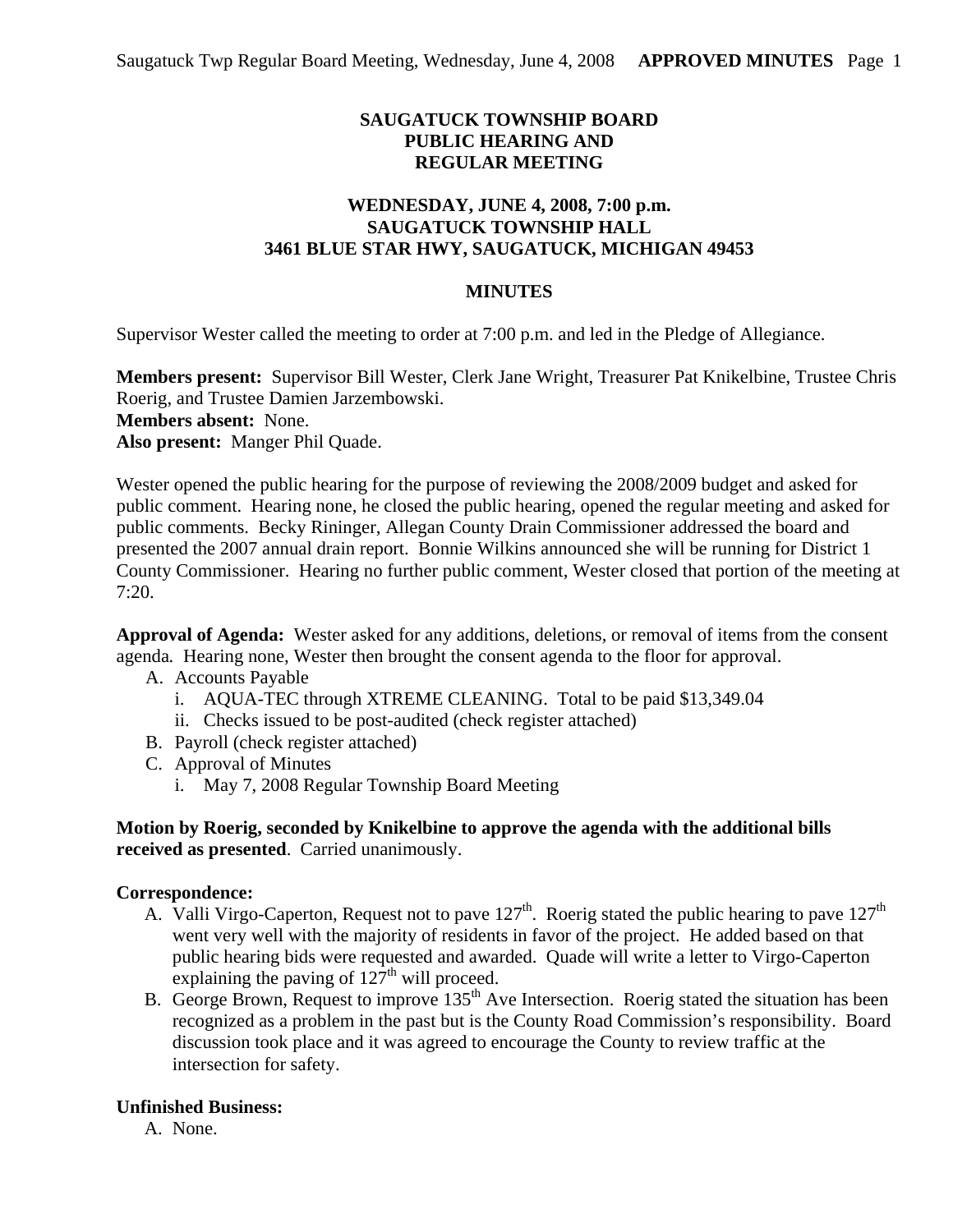## **New Business:**

- A. 2007/2008 Budget Amendments. Quade presented the proposed budget amendments and asked for any questions from the Board. Wright stated the amendments are necessary to ensure compliance with the uniform budgeting act. **Motion by Roerig, seconded by Wright to approve the General Fund budget amendments dated June 4, 2008 as submitted.** Quade noted the amendments include a \$95,304 reduction in fund balance. Wright stated she is comfortable with that reduction as the fund balance was \$371,000. Motion carried unanimously.
- B. Review, Revise, and Adopt 2008/2009 Budget. Quade commented State shared revenue has been reduced and taxable value increases will only result in approximately \$6,000 in increased tax revenue, therefore a transfer from fund balance in the amount of \$28,000 will be necessary to balance the General Fund budget. He stated all other funds are very healthy and some special assessment funds will see a reduction in taxes. Board discussion took place regarding different areas of the General Fund budget until all questions were answered. **Motion by Knikelbine, seconded by Jarzembowski to adopt the Elected Officials Salary Resolution dated June 4, 2008 as presented.** Roll call vote: Jarzembowski-yes, Roerig-yes, Knikelbine-yes, Wright-yes, Wester-yes. Motion declared adopted. **Motion by Roerig, seconded by Wright to adopt the 2008/2009 budget based upon the General Appropriations Act as presented.** Roll call vote: Wester-yes, Wright-yes, Roerig-yes, Knikelbine-yes, Jarzembowski-yes. Motion declared adopted. Roerig stated his appreciation to Quade for the work put forth in compiling the budget, overview, and associated notes.
- C. Review and Adopt 2008/2009 Fire District Budget. Wester introduced Eric Beckman, Township Representative on the Fire Board who presented the 2008/2009 Fire District budget and asked for any questions. Discussion took place and there was a **Motion by Roerig, seconded by Knikelbine to approve the 2008/2009 Fire District Annual Budget as presented.** Carried unanimously. Beckman noted they would hold their public hearing Monday.
- D. Warner Rezoning Request. Wester presented the request by John Warner to rezone parcel #0320-003-058-00 from C2/R1 to all R1. **Motion by Wester, seconded by Knikelbine to approve the rezoning as presented.** Roll call vote: Wright-yes, Knikelbine-yes, Roerig-yes, Jarzembowski-yes, Wester-yes. Motion declared adopted.

### **Committee Reports:**

- A. Planning Commission. Jarzembowski reported on a Special Approval Use application at 6473 Blue Star, the building at Saugatuck RV Resort where a portion of the building was sold. He stated the building meets no minimum requirements and the application was tabled. He also reported on a PUD for Moore's Creek at  $134<sup>th</sup>$  and Blue Star that was approved.
- B. Road Commission. No report.
- C. Interurban. Knikelbine reported ridership was down 2% and contract approval for Sessions Lawn Care.
- D. Fire Authority. No report.
- E. Supervisors Report. Wester stated they will be holding a meeting with residents in and around the Lake Trail development off of Old Allegan Road to try and resolve some house numbering issues which are causing emergency response problems. He also stated Stephen Neumer, attorney for Aubrey McClendon, has requested a meeting to present information on a preliminary plan for the development of the Denison property sometime in August. Board discussion took place and it was agreed to hold the meeting at the High School auditorium with public comment after the presentation.
- F. County Commissioner Report. Terry Burns was not in attendance but submitted a statement asking permission for the Lakeshore Coordinating Council to meet at the township office once a